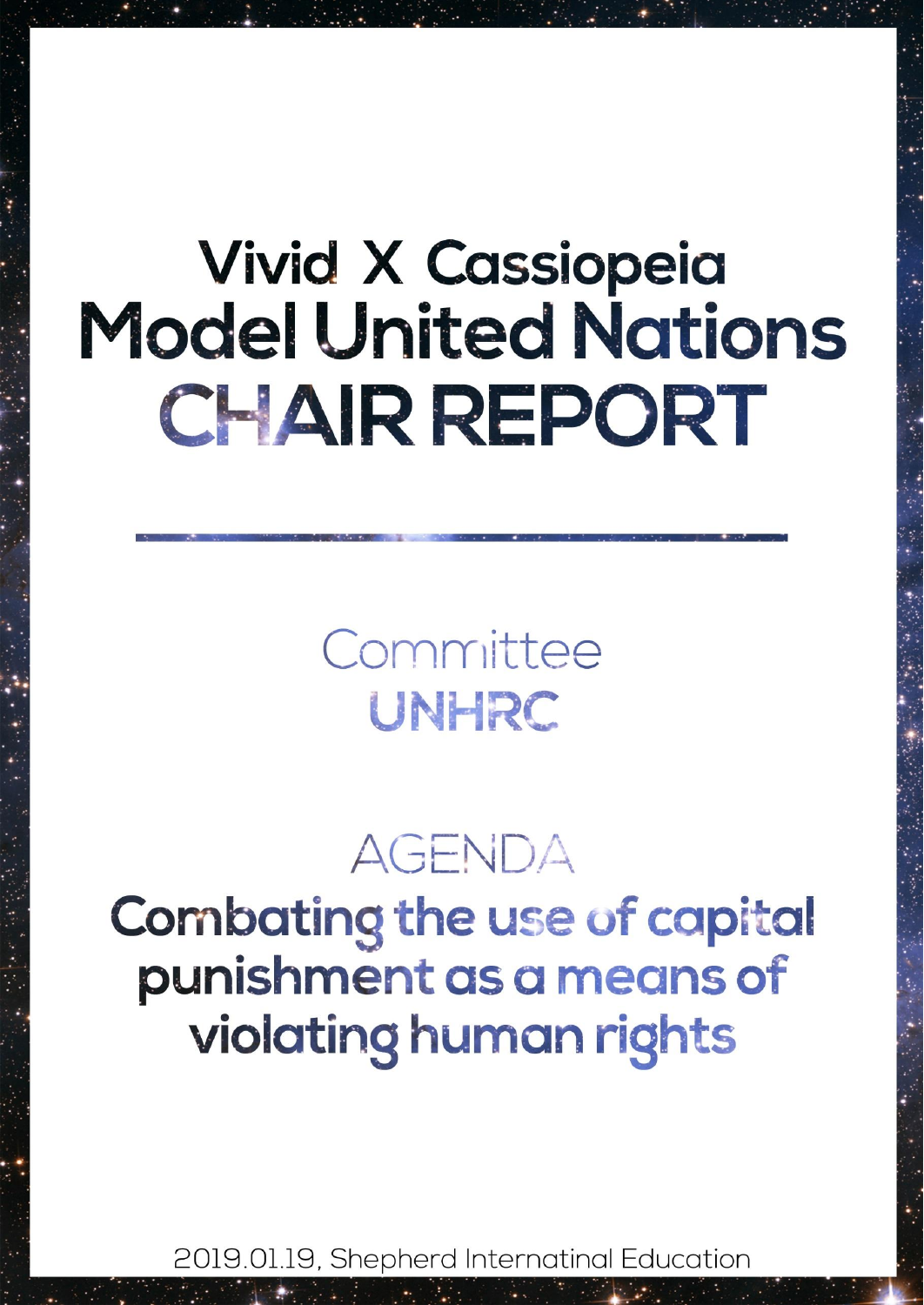## **UN introduction**

The United Nations is an international organization created in 1945, in the aftermath of the Second World War, after calls to encourage dialogue between nations and resolve international conflicts without war and to form policies on various international issues. Unlike most international organizations at the same time, the UN gained the support of various nations across the globe and today has over 193 member states and 2 observer states as its members. In Article I of the Charter of United Nations, the United Nations is delegated with the task of maintaining worldwide peace and security, developing relations among nations, fostering cooperation between nations in order to solve economic, social, cultural, or humanitarian international problems and providing a forum for bringing countries together to meet the UN's purposes and goals.

## **Committee introduction**

The Human Rights Council is an intergovernmental body within the United



Nations which is responsible for the promotion and protection of human rights all around the world. As a subsidiary of the General Assembly, the Council discusses important thematic human rights issues such as freedom of association and assembly, expression, belief and religion, women's rights, Lesbian Gay Bisexual Transgender (LGBT) rights, and the rights of racial and ethnic minorities.

## **Topic introduction**

Capital punishment, also referred to as the "death penalty", is a form of punishment that involves taking the life of the accused. The origin of capital punishment dates back to Babylon, wherein the Code of King Hammurabi stated that the punishment for 25 different crimes was death. Ever since Babylon in the 18th century B.C., capital punishment has been a globally used form of punishment, most often set as the pinnacle punishment for the most capital of offenses. However, as the usage of capital punishment became more and more popular in Europe during the 18th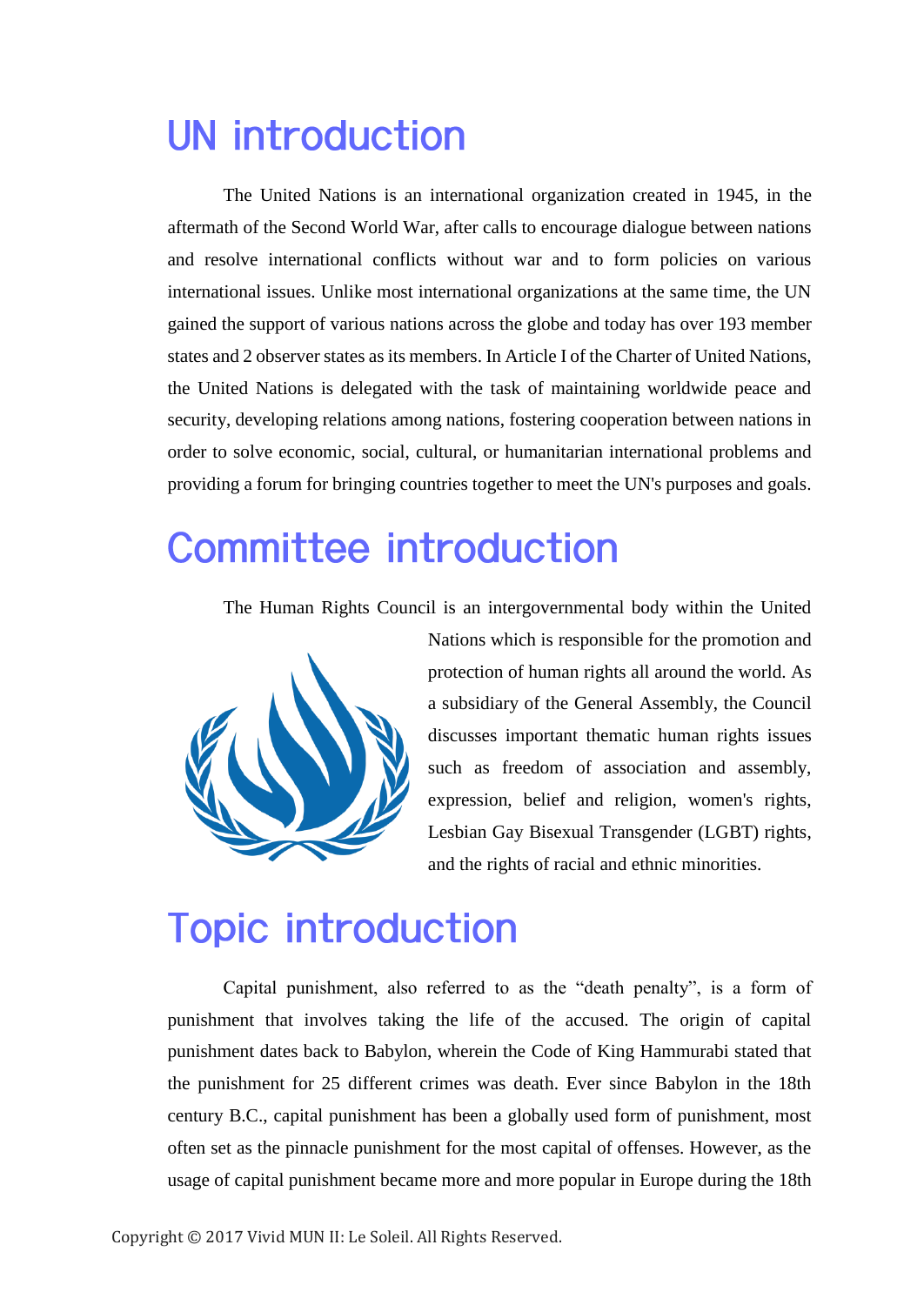century, reformations for the death penalty and abolitionist movements began to form against this form of punishment. In the present age, 104 countries, including the majority of Europe, Canada, Australia and a large portion of Latin America, have completely abolished the enforcement of capital punishment, while 94 countries including the United States and the majority of Asia and Africa still practice capital punishment to varying degrees.

In the face of mounting pressure, many countries which still practice capital

punishment have spoken out against the somewhat unfair standards the MEDCs (More Economically Developed Countries) set for the LEDCs (Less Economically Developed Countries). While many MEDCs can afford to accommodate large numbers of inmates, many LEDCs do not have the financial capacity to do so. Also, ideological differences regarding issues such as whether governments have the right to take a human life, the possibility of rehabilitation and the



difficult prevention and monitoring of re-offenders have kept governments and society in disagreement with each other.

Many countries see the global interference with their nation's laws on the death penalty as an intrusion into their national sovereignty and their nations' ability to exercise power over its citizens. Finally, many countries with a constitution based on specific religious beliefs see the abolition of the death penalty in disagreement with their translation of their religion. Representatives at this year's UNHRC must strive to find a common ground.

## **Historical Background**

Capital punishment, or the death penalty, has been around for a very long time. In Ancient China and Athens, the death penalty was made the official punishment for all crime, while the Code of King Hammurabi of Babylon codified the death penalty for 25 specific crimes, including treason and theft. The Mosaic Laws governing the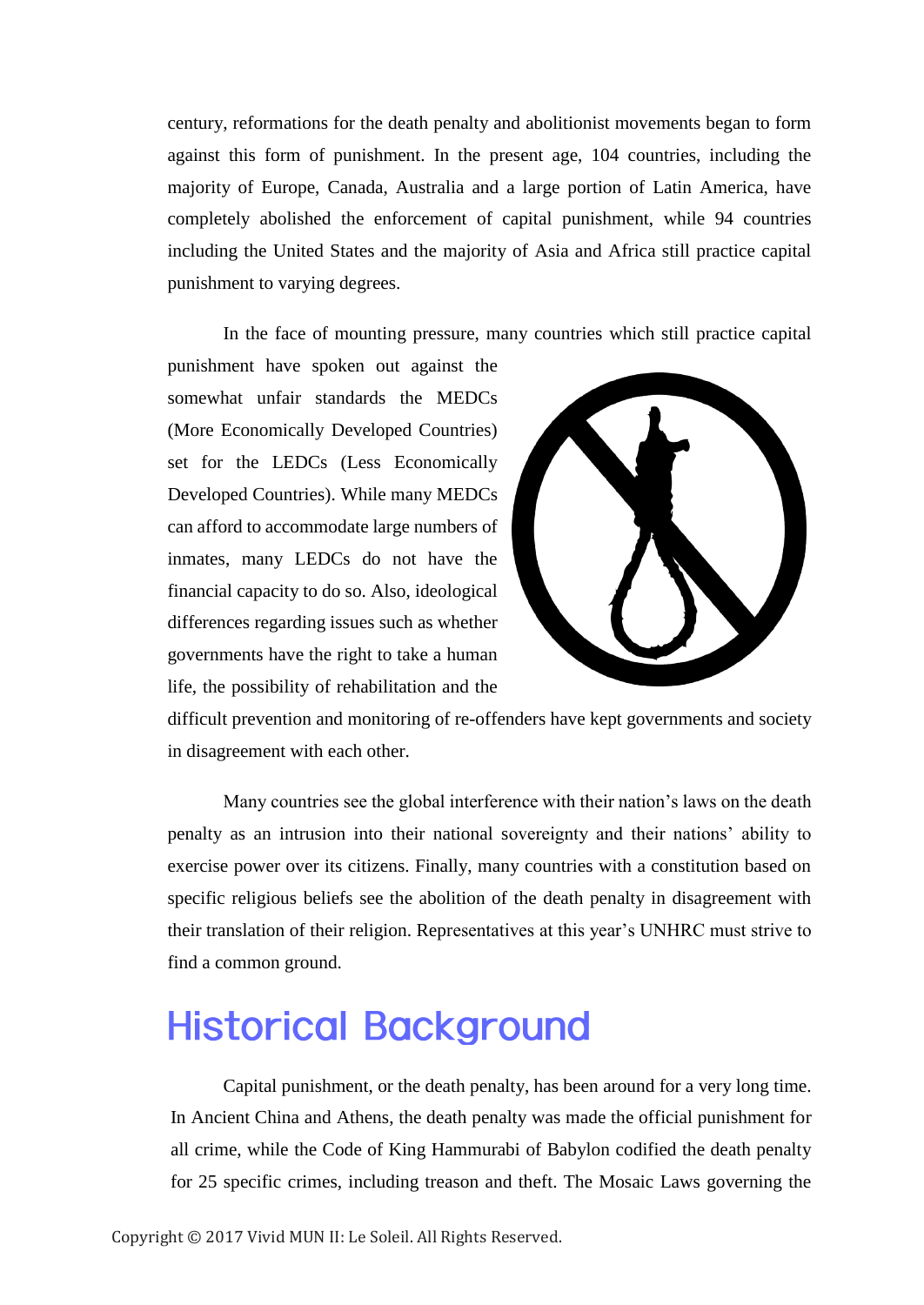Jewish population enforced capital punishment and under the reign of Henry VIII of England, as many as 72,000 people are estimated to have been executed. However, these death sentences differ from modern-day capital punishments in that they purposefully incorporated torture methods for executions. Individuals were publicly stoned, crucified, thrown off cliffs, boiled, buried alive, crushed, skinned alive and burned at the stake, all while being at the receiving end of insulting songs. Also, the death penalty was different for men and women, and further differentiated between nobility, freemen and slaves. Although there were some occasions of restraint, such as by William the Conqueror and Emperor Constantine, the death penalty was freely used in most cases.

The usage of capital punishment was still prevalent in modern society until the 20th century. However, various journals and investigations began to question the feasibility of the death penalty. Cesare Beccaria made a global impact in 1767 with his book "On Crimes and Punishment", which theorized that there was no justification for the taking of life by the state. Shortly after in 1793, William Bradford, the Attorney General of Pennsylvania, published the famous "An Enquiry How Far the Punishment of Death is Necessary in Pennsylvania", which argued against the over-usage of the death penalty.

As the global society began to better understand the potential effects of the death penalty, voices opposing capital punishment as a means of punishment slowly grew. In Britain, the number of offenses punishable by death continually increased until two hundred and twenty-two crimes, including cutting down a tree and robbing a rabbit warren all became punishable by the death. In the face of such barbaric laws, anger and discontent grew rapidly and reforms began to take a place in 1823. By 1837, over 100 capital offenses were swept away. In 1840, the first ever attempt to abolish the death penalty altogether was suggested in the House of Commons. Through the 19-20th centuries, this abolitionist trend grew and more countries followed suit, with over 50 countries abolishing the death penalty for trivial crimes by the 1900s.

However, the two world wars and chaos made the usage of capital punishment against traitors acceptable once again, and the abolitionist movement quietly continued growing.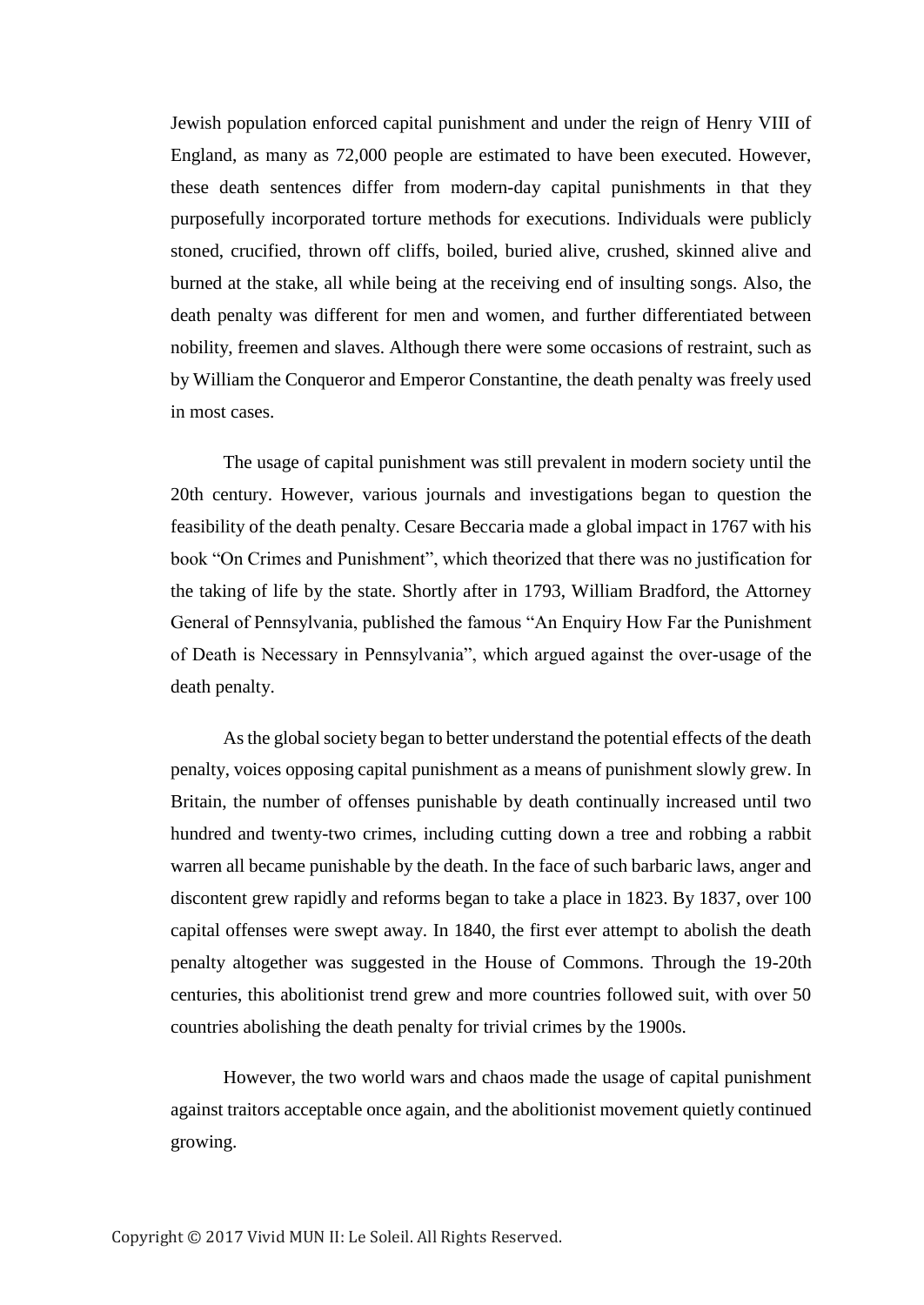The creation of the United Nations in 1945 opened a new chapter in the abolitionist movement against capital punishment. After the perils of a war that took around 100 million lives, the international society started to look forward to ensuring the rights of all people worldwide. The Universal Declaration of Human Rights guaranteed all citizens' the "right to life" and at the time of its adoption, 8 countries had already abolished the death penalty for "all crimes". Also, the Parliamentary Assembly of the Council of Europe and the European Union, demanded a commitment to abolition as a condition of entry into the organization. In 1998, the Commission on Human Rights called on states that still maintain the punishment "to establish a moratorium on executions, with a view to completely abolishing the death penalty" in Resolution 1998/8.

### **Status Quo**

As of 2017, 104 nations have completely eliminated the usage of capital punishment from its legal system, while 56 countries still maintain capital punishment as a means of punishment, albeit in extreme cases. The remaining 30 nations have abolished capital punishment in practice and 6 have abolished it for small crimes.

This continuing trend of abolishments and moratoriums of the death penalty was stimulated due to various reasons. Capital punishment has been viewed as a very inhumane and cruel form of punishment, as it violates the fundamental rights of individuals: right to life. There have also been continuous and various debates on the issue of whether or not the death penalty is carried out in just methods, as multiple cases have shown the fact that the death penalty can be gruesome and inhumane once carried out. In many cases, chemicals injected into the criminal did not kill the criminal for around 40 minutes to an hour, causing severe mental and physical pain - an effect that was never justified. Additionally, in many cases, certain injections were carried out arbitrarily based on the race or ethnicity of the individual, and thus, causing numerous cases of unjustified executions.

Despite such implications of the death penalty, the number of executed individuals still remains high today. In its 2016 report on "Death Sentences and Executions" Amnesty International claims that more than 2032 people have been executed in 2016, with thousands thought to have been executed in China alone, which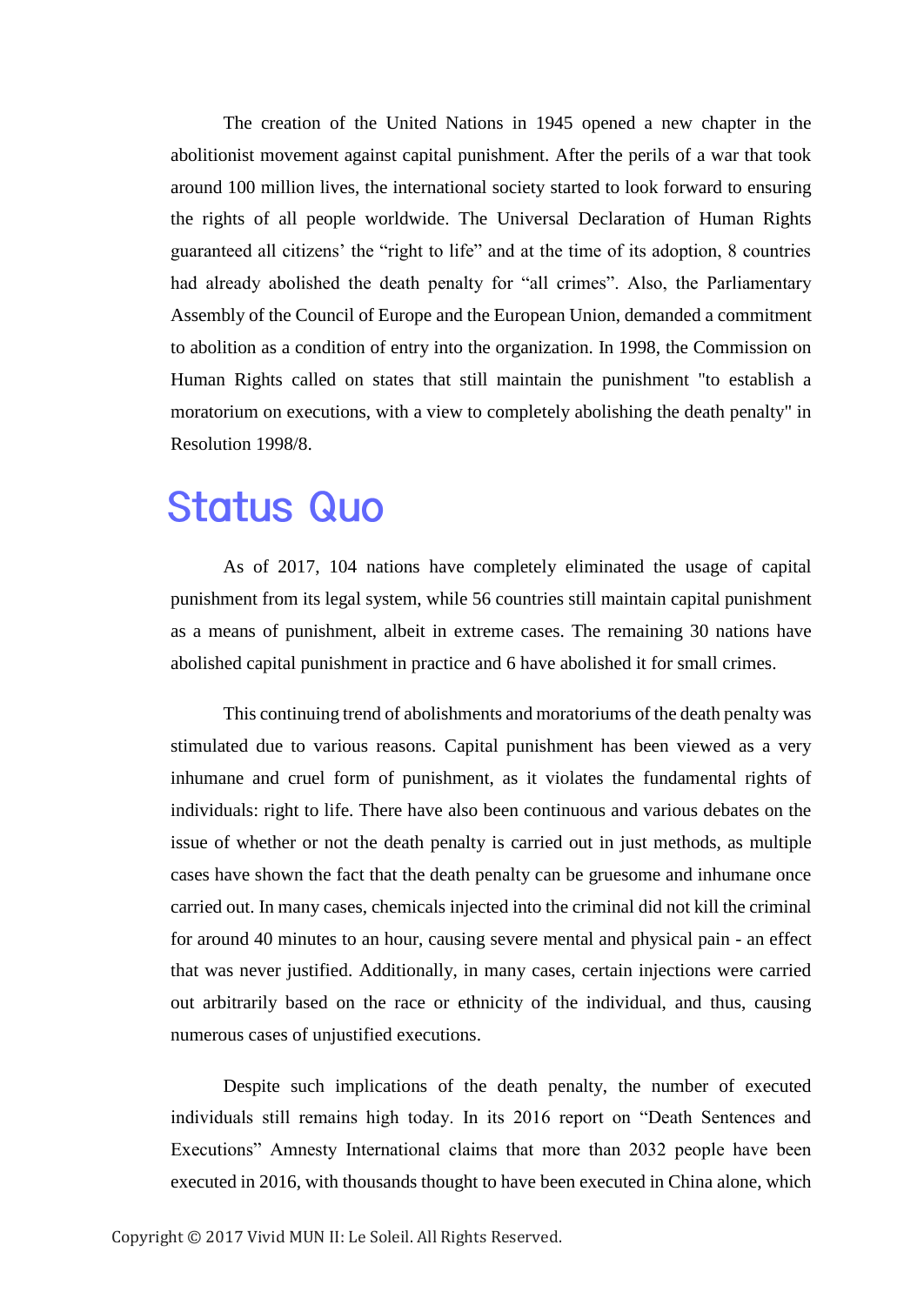refuses to release official figures. Countries such as the Philippines are even considering bringing back the death penalty, with a vote in its Senate expected to soon happen.

Currently, the United Nations stands firmly with its "Second Optional Protocol to the International Covenant on Civil and Political Rights", which provides for the total abolition of the death penalty except in cases of war. The General Assembly has adopted non-binding resolutions calling for a global moratorium on executions 2007, 2008, 2010, 2012 and 2014.

As the Human Rights Watch reported last year, although most nations have abolished or spoken against the usage of capital punishment for crimes, "over 60% of the world's population live in countries where executions take place, such as China, India, the United States and Indonesia."

### **Case studies**

### June 3, 1999, Clayton Lockett's Lethal Injection

On June 3, 1999, Clayton Lockett stood on a valley and shot at Stephanie Neiman, a 19-year-old who had graduated from high school two weeks earlier, with a 12-gauge shotgun. Lockett and his crew not only murdered Neiman, but also raped a friend of Stephanie Neiman. Lockett even threatened Neiman to keep quiet, but Neiman rejected this, and was thus, unfortunately shot.

It was clear that Clayton Lockett was guilty, and deserved punishment. However, even for such a violent and inhumane criminal, the way his punishment was delivered brought a lot of controversy, as he was also a respected person that deserved the most fundamental rights.

On April 29, **Clayton Lockett** died due to a heart attack that was caused from the repercussions of a new injection protocol implemented by the United States of America. Lockett was injected with an execution drug called midazolam at 6:23 pm. After around 10 minutes, he became unconscious. However, three minutes later, he started to make unusual and strange movements, such as nodding or making weird noises. It was later found that the drugs he took exploded his veins, and were an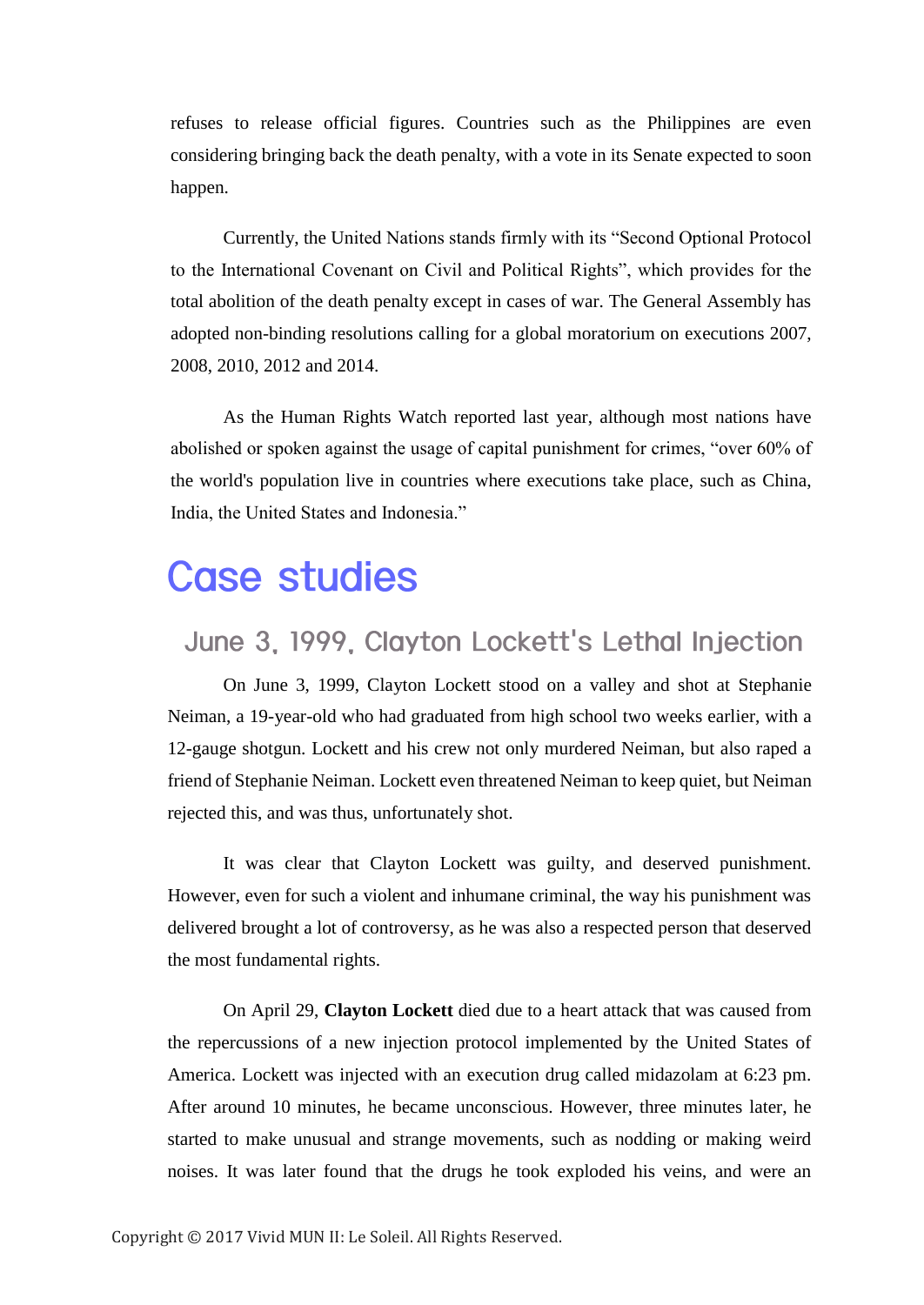unconstitutional form of punishment. It was also declared that all of this was predictable and preventable. Thus, there was a great controversy on whether this was an unconstitutional procedure, or a just and proportionate punishment.

#### July 23, 2014, Joseph Wood's Lethal Injection

Even after lethal injections/chemicals (midazolam and hydromorphone) were



injected into Mr. Wood, for the next 100 minutes, he was unconscious, yet showed strange symptoms such as constant breathing and gasping. A reporter claimed that during the execution he heard around 600 gasps before Mr. Wood finally died. Mr. Wood's attorneys, during the botched execution, reported to the Federal District Court and called the Supreme

Court Justice. However, the spokesperson of Arizona Attorney General Office gave an unreasonable excuse: he stated that Joseph R. Wood was 'asleep' and snoring.

A while before the sloppy execution was carried out, defense attorneys of Mr. Wood requested the U.S. Court of Appeals for permission for the state to disclose the chemicals and sources used in the injection, and whether or not the executioners were given adequate training. However, this request was rejected by the Supreme Court, and thus, the inhumane process was never reprimanded, nor investigated.

### December 8, 2016, Ronald Bert Smith Jr.'s **Lethal Injection**

Ronald Bert Smith Jr. was a former Eagle Scout and Army reservist. In 1994, he was found guilty of murder of a clerk who worked at a convenient store. In his trial, his jury was removed of all citizens that were against death penalty, and thus, the jury came to a 7 to 5 conclusion to imprison Smith for the rest of his life without parole. However, the customary law of Alabama did not require neither a majority nor unanimity vote for the judge to decide to impose death sentence upon a defendant.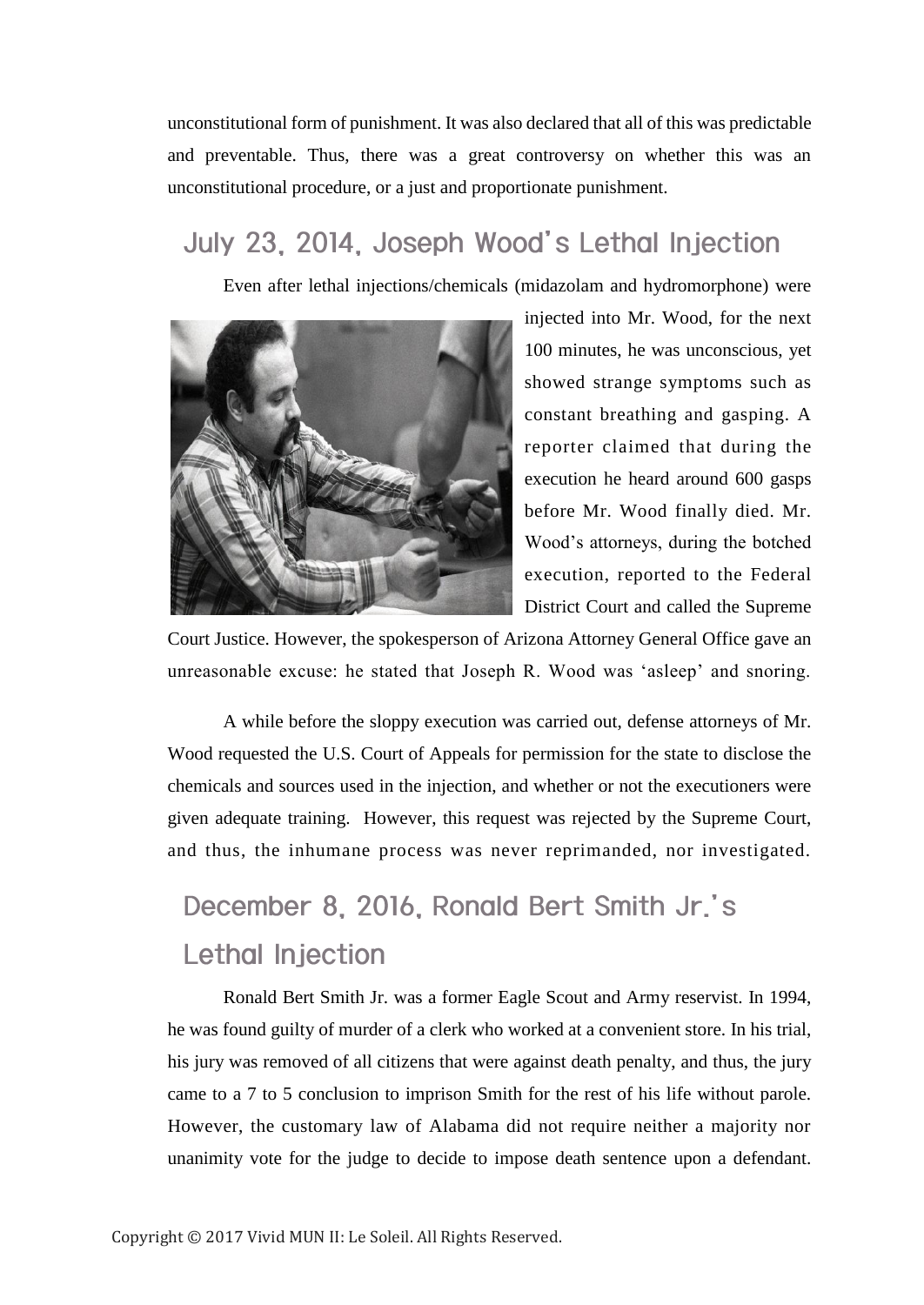Smith was locked into his room, and was injected with the controversial sedative midazolam. Afterwards, for the next 13 minutes, Smith constantly gasped, heaved, breathed, clenched his fists, made strange noises, and even raised his head during the sedation. He was declared to be dead 34 minutes after the injection.

Alabama Prison Commissioner Jeff Dunn claimed that the proper procedures were used to execute Smith. However, it was found that even after the multiple strange symptoms that Smith showed, he and his other prison officials did not consider stopping the procedure.

### September 15, 2009, Romell Broom's Attempted **Lethal Injection**

Prison officials of Ohio endeavored to find a suitable vein in the limbs of Mr. Broom in order to inject the chemicals into his veins. However, the efforts were terminated, due to multiple failures, even after two hours of examination. While the officials were looking for a vein in which the chemicals could be injected, Mr. Broom was inflicted with a tremendous pain. The failures were so painful to the point that Mr. Broom tried to help the officials find a vein that would kill him. During this process, he covered his face with his hands, and had great pain in his stomach.

He sobbed, and his execution was stopped due to constant failure, and plans were that the execution would take place a week later, so that physicians could discuss on how the execution could be carried out effectively. This case clearly showed the inadequacies of the prison officials and their training. Afterwards, the executioners attributed the failure to Mr. Broom's abuse of drugs.

### January 16, 2014 Dennis McGuire's Lethal Injection

After hydromorphone and midazolam, two very controversial drugs, were injected into Mr. McGuire, for around 25 minutes, he desperately and painfully gasped for air as the drugs slowly and painfully killed him. Witnesses of the execution claimed that even after Dennis took the chemicals into his veins, he made terrible choking sounds, grasped onto his stomach with a terrible and horrified look on his face. His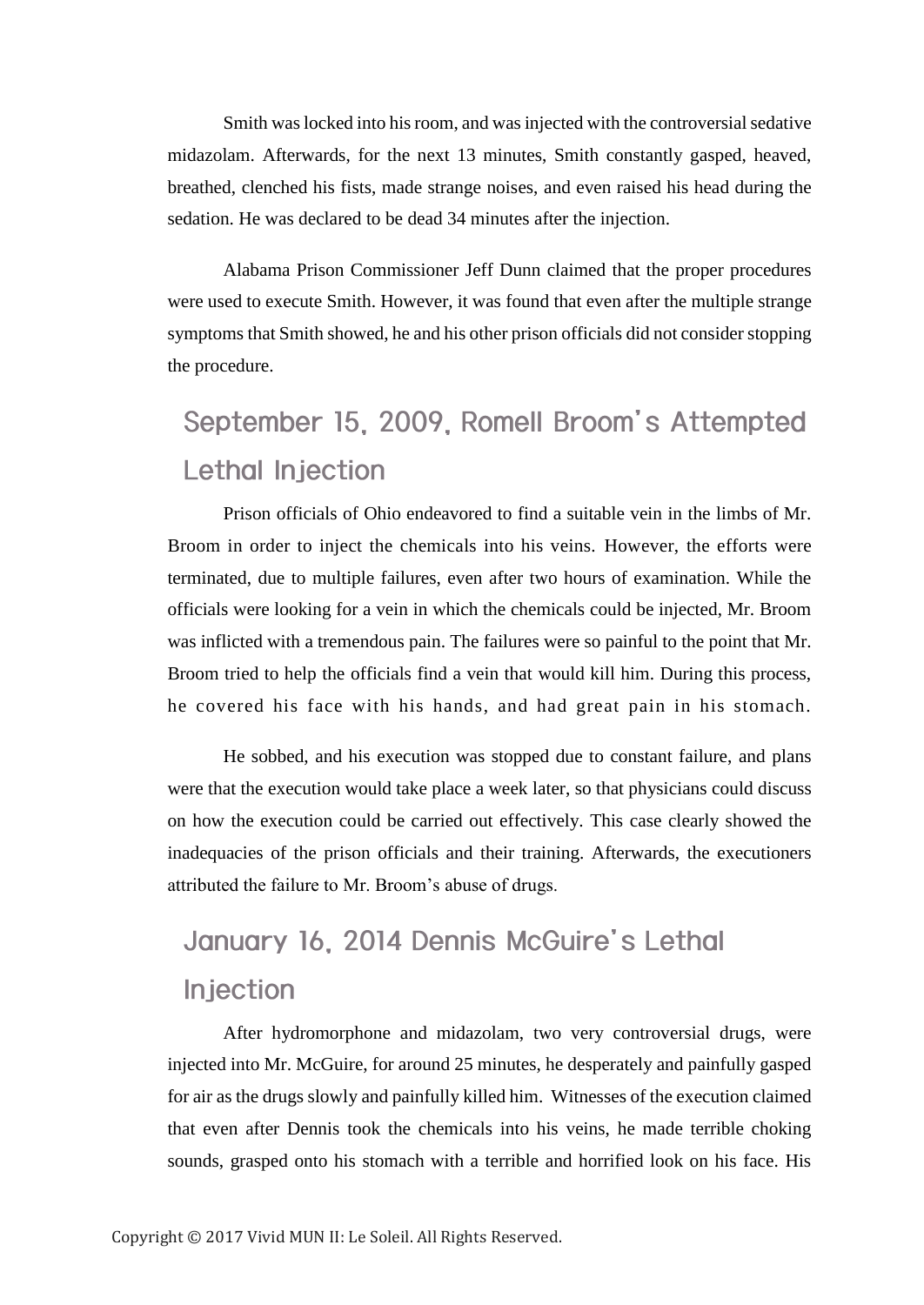defendants filed a lawsuit after the execution, and Mr. McGuire's family purported that Mr. McGuire experienced repeatedly snorted, gurgled and looked as if he was in pain, as if he was suffocating.

## **Key terms**

#### **Capital Punishment**

the legally authorized killing of someone as punishment for a crime.

#### **Death Penalty/Sentence**

the punishment of execution, administered to someone legally convicted of a capital crime.

#### **Capital Crime/Offences**

a crime, such as murder or betrayal of one's country, that is treated so seriously that death may be considered an appropriate punishment.

#### **Botched**

When a procedure carried out carelessly.

#### **Strangulation**

Interruption of tubular flow. Lengthy strangulation of blood vessels or the trachea (windpipe) may result in death.

#### **Lethal Injection**

Lethal injection is the practice of injecting a person with a fatal dose of drugs, typically a barbiturate, paralytic, and potassium solution for the express purpose of causing the immediate death of the subject.

#### **Electrocution**

the injury or killing of someone by electric shock

#### **Gas Chamber**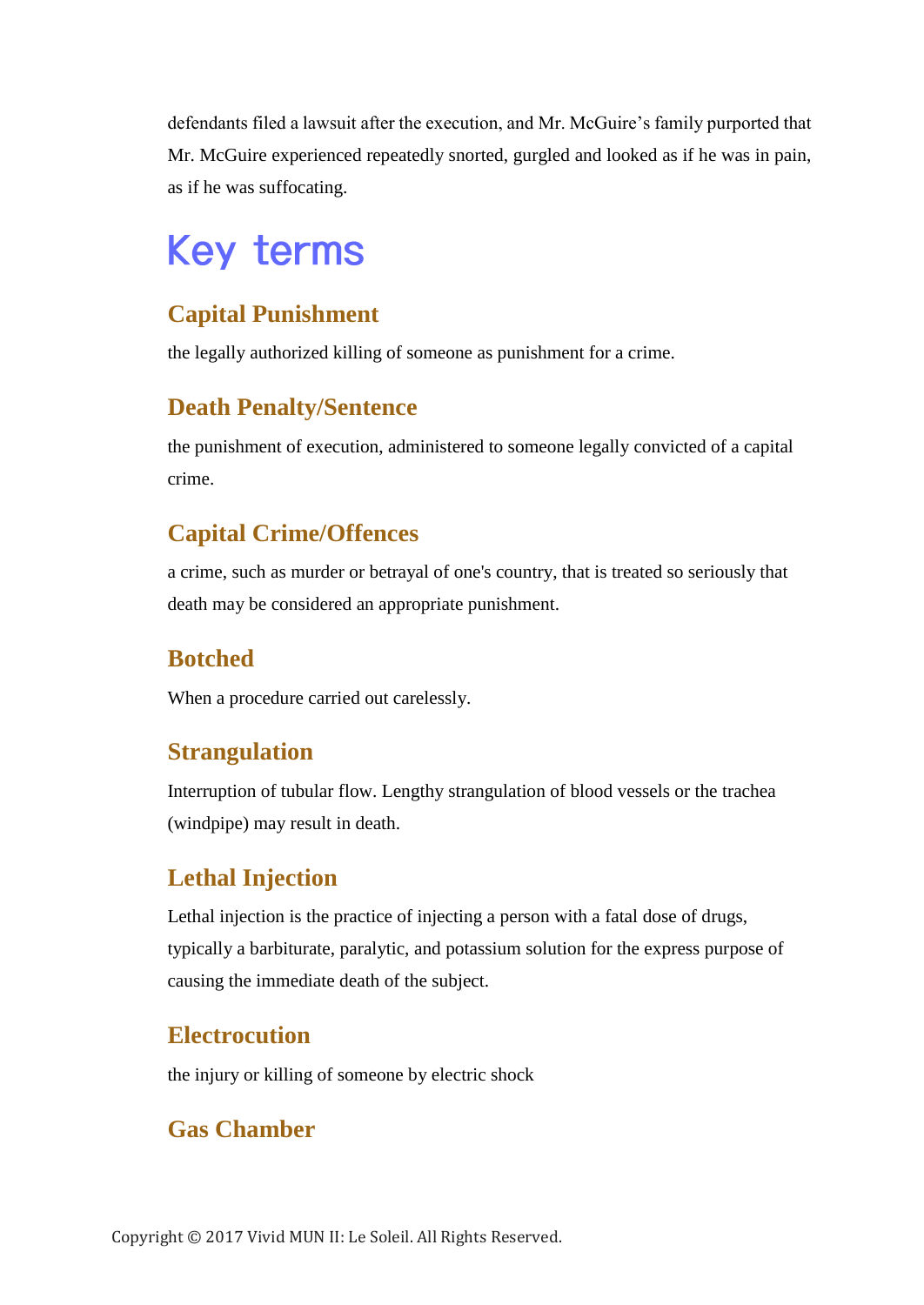an apparatus for killing humans with gas, consisting of a sealed chamber into which a poisonous or asphyxiant gas is introduced.

#### **Hanging**

the practice of hanging condemned people as a form of capital punishment

#### **Death qualified jury**

Jurors who can fairly consider both execution and life in prison, without strong predispositions towards either, as possible sentences for a guilty defendant.

## **Related UN movements**

On May 15th, UNHRC issued a report that requested the United States of America to stop the usage of the death penalty, a problem that was recognized as a primary concern of the preservation of Human Rights in the United States of America. 38 countries encouraged an abolishment or a moratorium on the usage of death penalty. In a similar U.N. review of 2010, less than half of the number of countries were against death penalty. Another concern brought up by multiple nations of the UNHRC was that racial profiling, or any arbitrary reason behind the usage of capital punishment, or unfair convictions must be safeguarded. Also, understanding that lethal injections have been abused in the past, France acknowledged the fact that the injections, if used, must be used transparently.

### December 18, 2007, United Nations General Assembly Passes a Resolution Calling for a Moratorium on the Death Penalty

On December 18th, 2007, the United Nations General Assembly debated, and was able to pass a resolution, although non-binding, that requests countries to put a temporary ban on the usage of the death penalty. Few countries argued against this resolution, and the reasoning that was used was that the banning of the death penalty goes against the sovereignty of nations. After constant debate between nations of the General assembly, the resolution passed with a 104 to 54 vote, with 29 countries abstaining. Past discussions of the General Assembly in the 1990s had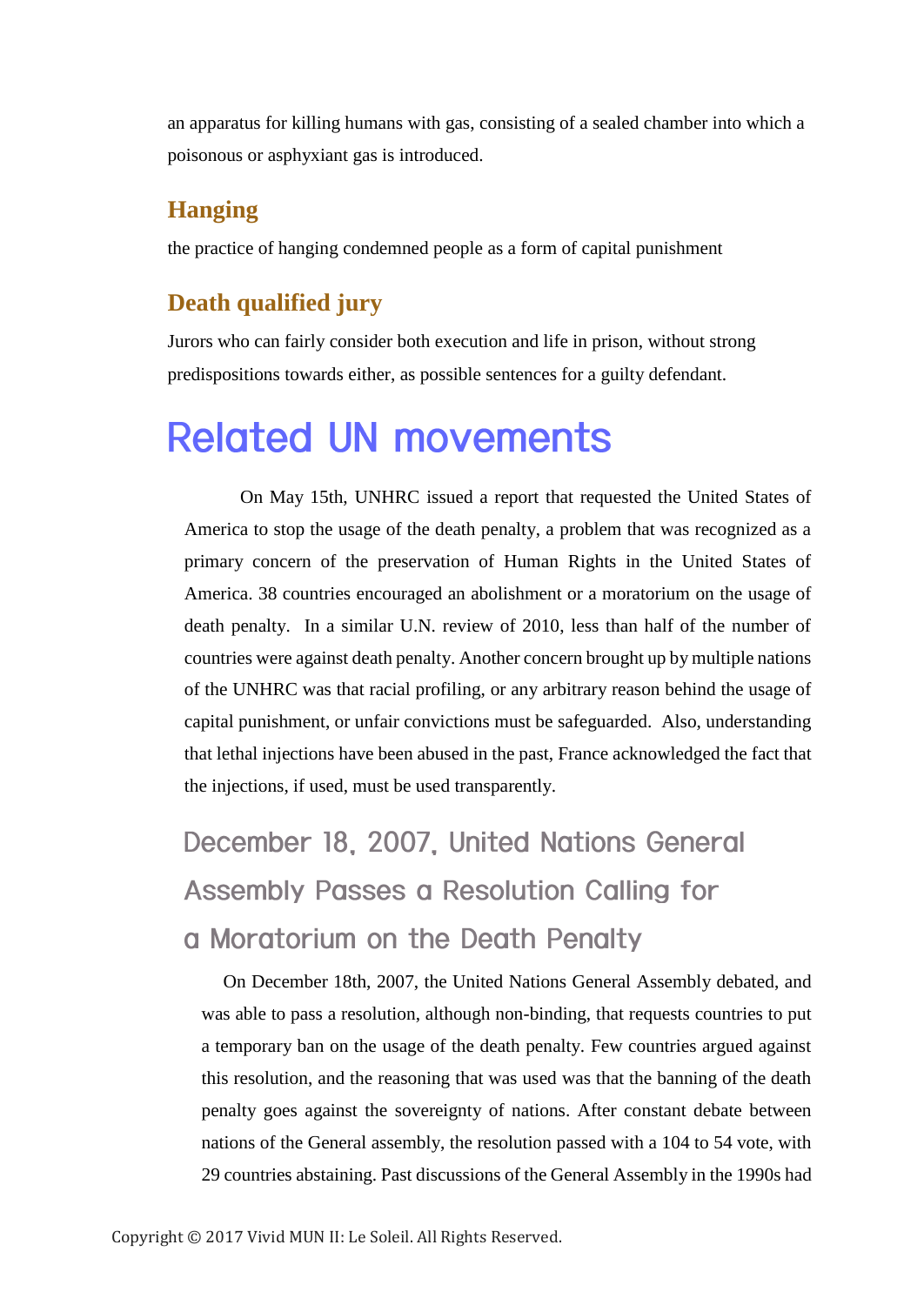a very different result, as two similar resolutions in the 1990s have failed to pass. This is significant, as it, to an extent, shows the change of the social trend.

Previously, former UN Secretary General Ban Ki-Moon acknowledged that the world is moving further and further away from the usage of death penalty, and that each country should try to adopt policies that would bring an end to the usage of death penalty.

### 15 March 2001 - Hands Off Cain Campaigns:

On March 15, 2001, in Italy, Hands Off Cain started a campaign online for the

purpose of raising awareness of death penalty. The organization launched the campaign in order to gain support and pressure the United Nations to pass a resolution that calls for a moratorium on death penalty. This campaign was initiated after the EU's withdrawal from the 1999 General Assembly resolution that called for the moratorium on death penalty. The organization advertised its cause and proceeded with the project - "Stop the



death penalty through Internet" - and used multiple media outlets to further spread its purpose. As a result, many entertainers, athletes, celebrities and journalists endorsed the cause, and lead to the success of the campaign.

Afterwards, this campaign that first began in Italy spread to Spain, where once again, media was used to endorse the organization on March 16, 2002. This campaign that took place in Spain was also for supporting the efforts to bring a moratorium on death penalty. Like before, there was great media coverage, and the campaign succeeded thanks to many supporters and celebrities that endorsed the campaign. The campaign could gain around 10,000 signatures in one single day.

## **Positions of Key Member Nations**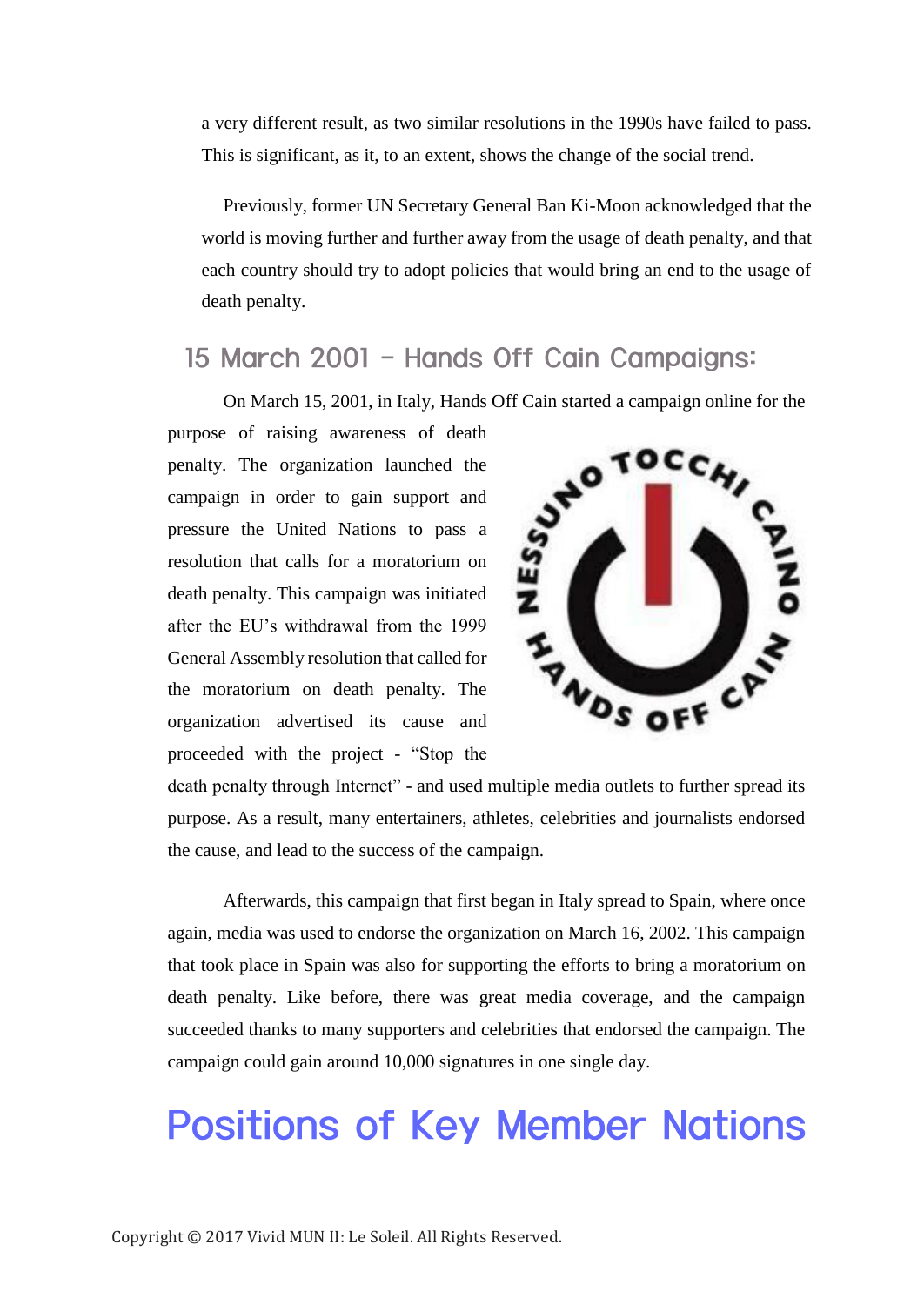### **United States of America**

In the United States of America thirty-two states including states such as Florida, North Carolina, and Pennsylvania to this day consider capital punishment as legal and practice it as law while 18 states including states such as California, Michigan, and the District of Columbia have made capital punishment illegal within its boundaries. The number of states that legalized capital punishment in the United States reached its peak in the year of 1995 with 38 states, and steadily fell until just last year wherein the number of states rose from 31 to 32. The United States have issued 504 death sentences between the years of 2007 and 20012 and have 41 federal offenses that may result in capital punishment.

### **United Kingdom**

The United Kingdom or England to be more precise was one of the first sovereign nations to popularize the usage of capital punishment in the early 18th century. However, as the viewpoint of the British society began to see capital punishment as an unfair injustice, the United Kingdom abolished capital punishment in the United Kingdom for the offense of murder with the Murder act of 1965 or the Abolition of Death Penalty act. This left 4 offences; high treason, piracy with violence, arson and espionage, and capital offences under military law open to capital punishment. During the following years, several acts were put into action shortening the list of offences that would result in capital punishment until the year of 1998 when the Human Rights Act 1998 removed the act of allowing capital punishment under military jurisdiction (the direct authority of a nation's military law), completely abolishing capital punishment in the United Kingdom.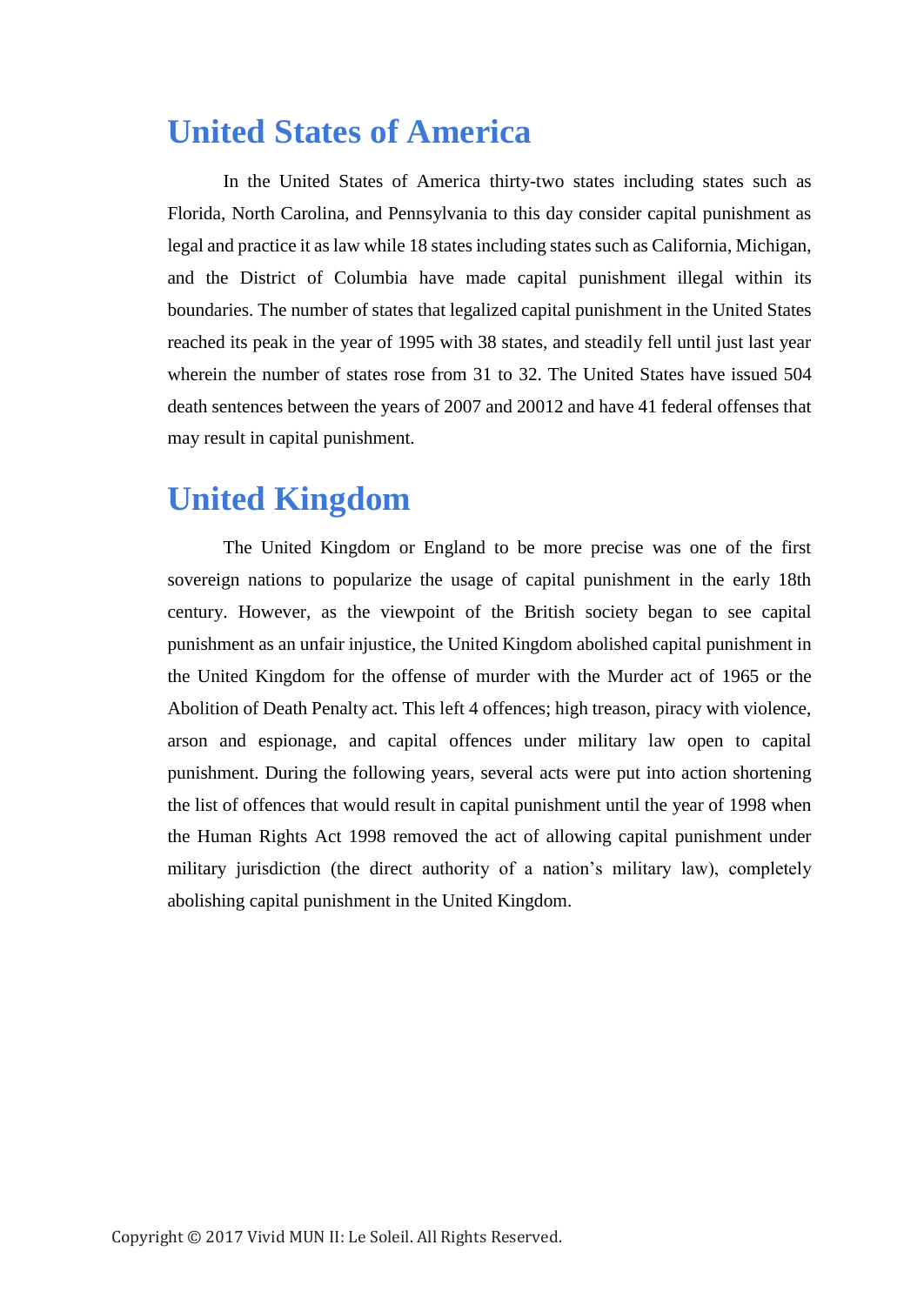### **China**

The People's Republic of China is the leading enforcer of the capital punishment and has executed thousands of people each year according to Amnesty



estimations, totaling an amount that estimates near the total number of executions in the rest of the world. While the pure quantity of executions taking a place may seem incurable, the number of executions in the People's Republic of China has been making slow progress with the yearly total of executions moving in a downwards trend since the year of

2011. Amnesty International's China researcher William Nee stated that while in practice not much of a change was being made, the slow decrease did show "determination on the part of government to slowly decrease the use of the death penalty."

### **Kingdom of Saudi Arabia**

For the past decade, Saudi Arabia has ranked in the top 5 for nations with the most executions. This trend shows no signs of stopping, as in 2015, the Saudi authorities executed 157 people, a clear increase from the 90 executions reported previously in the year of 2014. The executions showed no signs of stopping as a massive 47 people were executed across the duration of 24 hours on January 2 2016. With the ongoing unrest in the middle east, it is estimated that somewhere between dozens to hundreds of Saudi Arabians are currently on death row.

### **Democratic People's Republic of Korea**

The Democratic People's Republic of Korea currently has 20 different crimes that result in capital punishment, ranging from treason to delinquency. While only 20 crimes are listed as punishable by the capital punishment, the number of actions that result in capital punishment are greatly shadowed by this meager number. For instance, in the last 2 years, 130 North Koreans were executed for the act of watching South Korean television. The reason behind this is a North Korean law that states 'executions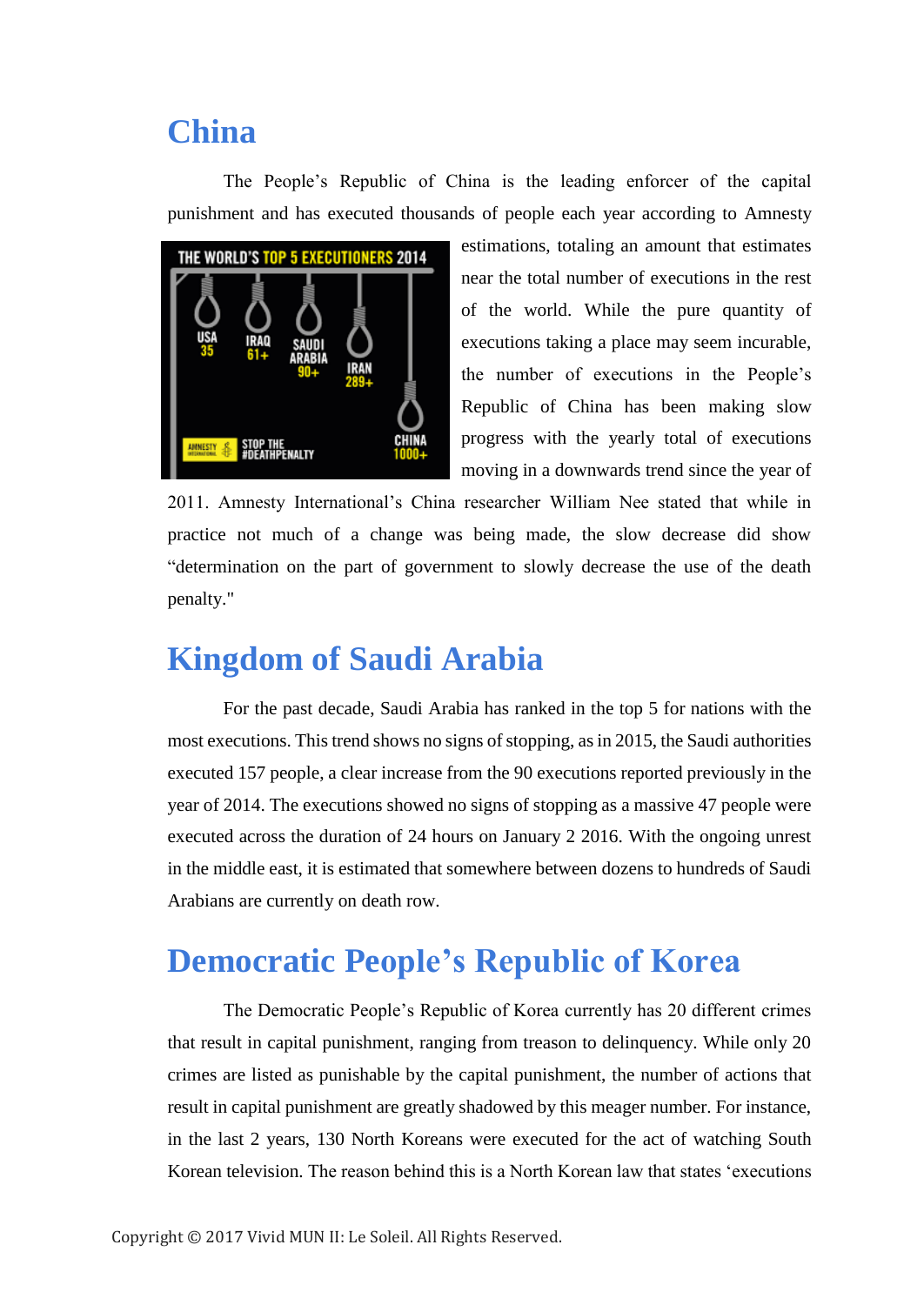are allowed when authorities believe a crime is 'extremely serious'. The ambiguity of this law is allowing many North Korean authorities to legally enforce numerous executions. Between the years 2000 and 2015 the Democratic People's Republic of Korea has carried out 1,400 public executions.

## **Relevant Organizations**

#### **Amnesty International**

Amnesty International is a global movement against injustice that has been active since 1961. Amnesty International believes that the death penalty is a cruel injustice and believes that the death penalty breaches two essential human rights, which are; the rights to life and the rights to live without the any kinds of torture.

#### **Death Penalty Information Center**

The Death Penalty Information Center is in Washington D.C. based non-governmental organization that provides the general public and media with analysis and information on capital punishment. Ever since its founding in 1990 the center has published annual reports on the death penalty, highlighting the newest statistics and changes. Since 2014 the Center has been officially archived in the



U.S. Library of Congress. Funded by individual donors and foundations the center is key in providing information on all aspects of capital punishment.

#### **National Coalition to Abolish the Death Penalty:**

The National Coalition to Abolish the Death Penalty or the NCADP is an American organization or movement formed with the single purpose of abolishing the death penalty in the United States of America, and supporting the abolishment of the death penalty in foreign nations as well.

#### **Death Penalty Focus**

Death Penalty Focus, founded in 1988, is a non-profit organization over 35,000 strong in members. It has dedicated itself to the abolition of capital punishment and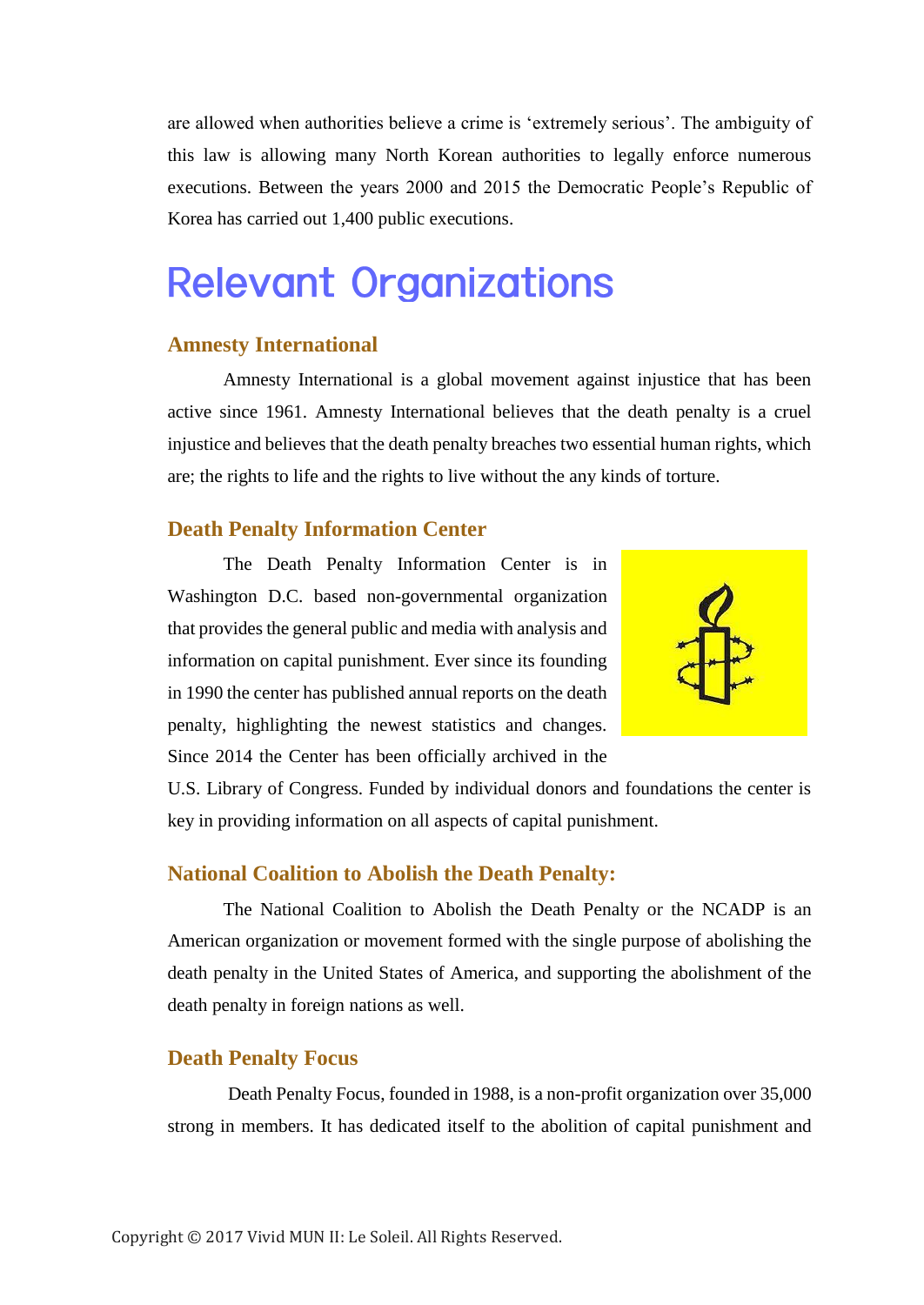uses strategies such as research, disseminating information, and grassroots organization.

#### **Reprieve**

Reprieve is a British Organization that provides legal and investigative assistance to vulnerable individuals for free. The organization targets the death penalty, lethal injections, torture, drones, and secret prisons as injustices.

#### **Ensemble Contre la Peine de Mort**

Ensemble Contre la Peine de Mort is a French speaking international alliance of abolitionist organizations. Every three year the alliance organizes the largest abolitionist gathering in the world known as the World Congress Against the Death Penalty.

### **Future Outlook**

#### Questions to ponder on

What are possible replacements for the death penalty and how will they hold the same amount of weight and authority that the death penalty holds?

Capital punishment is founded on the mentality of 'an eye for an eye' and is to this day receiving sizable support from the public in nations such as the United States. If capital punishment is the literal interpretation of 'an eye for an eye' why is it a social injustice that the UN must rid?

In the year of 2016 when the United Nations held the sixth "Moratorium on the use of the death penalty" the United States of America voted against the resolution. The representative of the United States stated that "The ultimate decision regarding these issues must be addressed through the domestic democratic processes of individual Member States and be consistent with their obligations under international law". Is the issue of capital punishment an issue that should be decided on by as an international law or should it be kept to the individual decisions of the member states?

## **Possible solutions**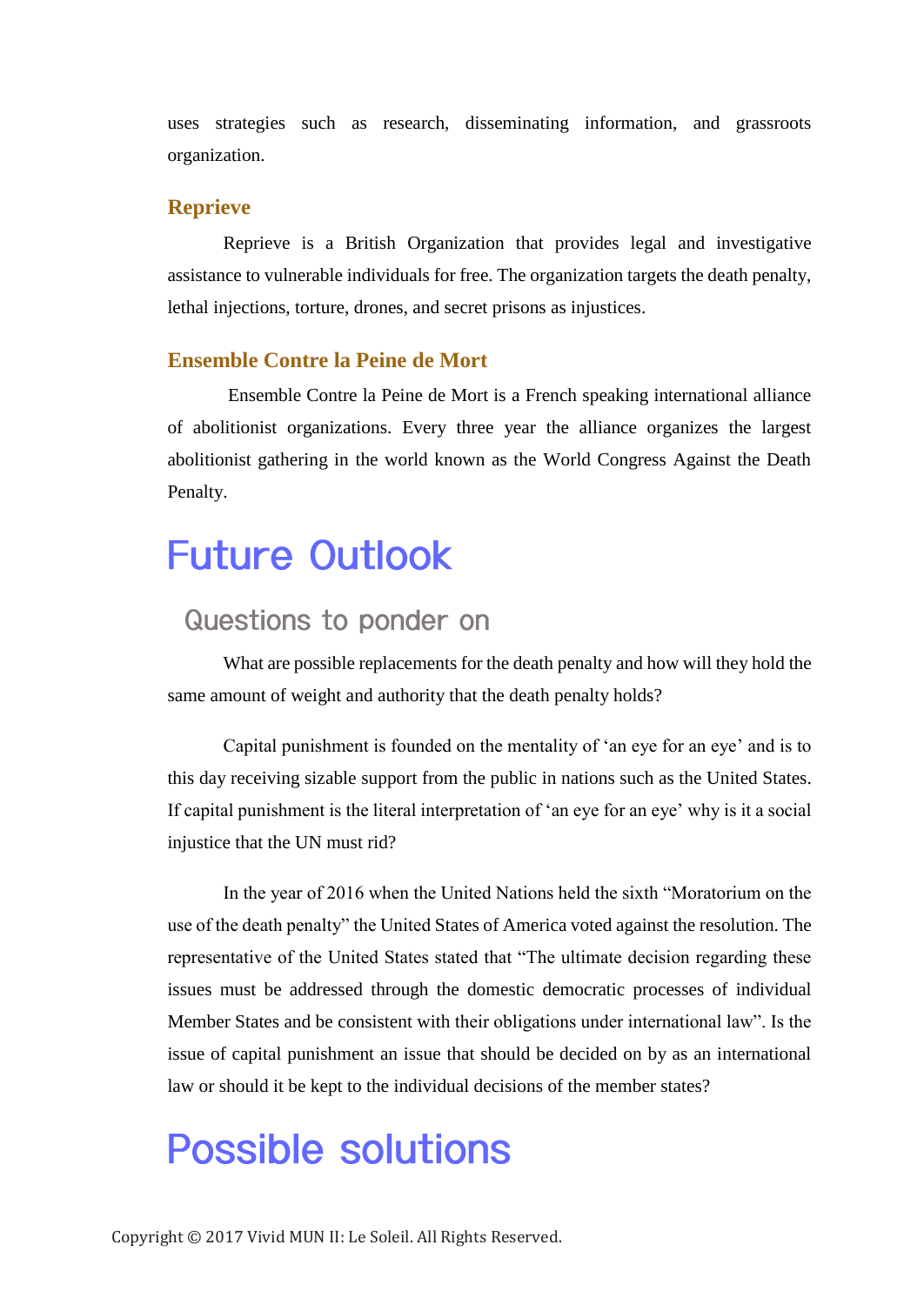As capital punishment has been around since the beginning of civilization, looking to completely abolish it immediately is quite distant from the realm of

possibility. Thus, rather than looking to abolish the death penalty straight away, creating an international treaty on what types of crimes should be punishable by death will help to keep the number of unjust executions to a bare minimum. Therefore, a possible



solution would be to come to an agreement on what the boundaries and limitations of capital punishment should be.

In most cases, the abolishment of Capital Punishment came as a result of civilian protest and civilian movements rather than government actions. Thus, a large portion of the reason that nations such as the United States and the Republic of China enforce forms of capital punishment to this day can be the civilians lack of knowledge on the injustices of Capital Punishment. Therefore, a possible solution to fastening the process of abolition could be to find ways to raise awareness of the social and humane injustices of capital punishments in regions where these injustices are less known. This could be done through several methods such as seminars, flyers, charity events, and online advertisements.

Executions are irreversible. Once an execution has been carried out there is no way to resurrect the victim of the execution. Therefore, creating a global set of enhanced safeguards could reduce the number of unjust and inaccurate executions. This could be accomplished through finding ways to prevent the inclusion of racial discrimination, physical/mental disability, and wrongful conviction as causes for an execution.

In order to bring an end to the injustice of capital punishment an international call for transparency in lethal drug injections could be a possible solution. Currently, a majority of the lethal injections being used in nations such as the United States and the Republic of China are highly experimental and contain many unknown effects. Thus, enforcing transparency in the lethal injections used for executions could diminish the